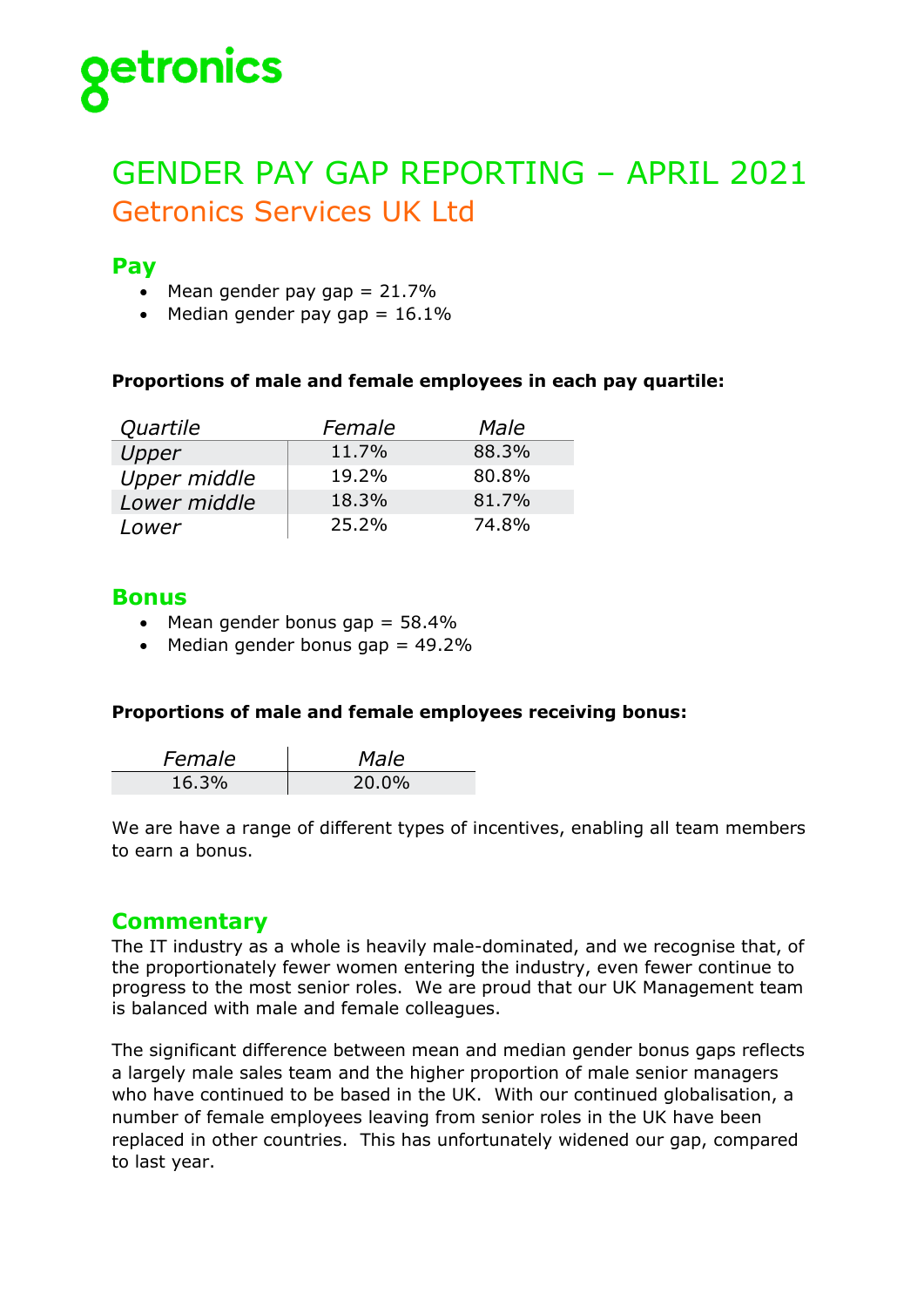

We aim to support women who wish to progress in their careers with Getronics, offering bonuses to women who choose to return after a period of maternity leave, and supporting flexible working for all colleagues, enabling both women and men to work around competing demands such as childcare. We are proud that our family-friendly initiatives are encouraging women to remain with Getronics, noting that in the last year all women who have taken a career break have decided to return to Getronics, and we have also been able to support all requests for flexible working, including those from our male team members. Our initiatives have the dual aim of encouraging and supporting female employees to grow and develop in their careers, and to attract women into an IT career with Getronics.

We still have work to do and we are placing emphasis on a number of programmes to accelerate our progress;

- As part of our commitment to continued learning and development our internal leadership development programme accredited by ILM has been relaunched with a dedicated pathway for female colleagues to progress within the Company.
- In support of continuing to empower a diverse and inclusive work environment our recent Diversity roundtable event focusing on Women in Technology empowered our colleagues to share their stories and inspire others to overcome gender stereotypes.
- Our Company wide active listening program enables us to be close to all Team Members, and through this channel we can better understand and respond to the needs of all colleagues. Through action planning this enables us to adapt and develop welfare programmes thus continuously improving the working environment and reimagining the future of work together.
- All of our Managers participate in our Inclusive Recruitment workshops as an interactive learning experience to ensure positive experiences for all candidates and colleagues.

Finally, it is important to acknowledge there is a fundamental difference between Gender Pay and Equal Pay. We are confident then when roles are compared like for like, and allowing for differences in knowledge, experience and performance, we pay our employees equitably, regardless of their gender.